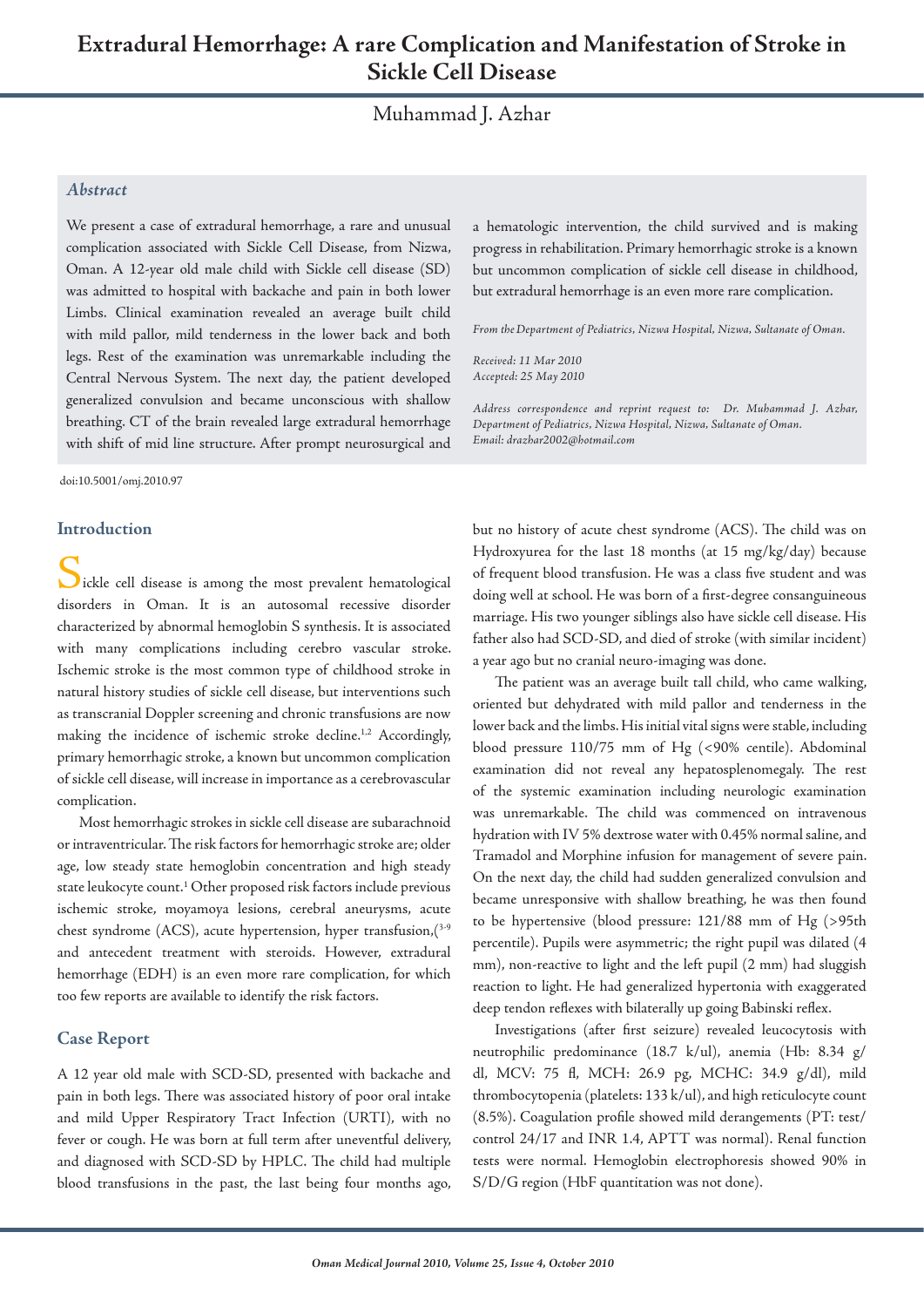CT scan of the brain showed (Fig. 1) large biconvex high attenuation area in the left frontal region measuring 6.3 \* 3.1 \* 4 cm (EDH) with significant mass effect and midline shift to the right side. (Figs. 1, 2)



**Figure 1:** Extradural hematoma (EDH)



**Figure 2:** Secondary Hemorrhage with Infarctive Leukomalacia following removal of extradural hematoma (EDH)

Later (after the convulsion and initial CT scan), the child was stabilized with packed cell transfusion (10 ml/kg), elective intubation and controlled ventilation and transferred to neurosurgical unit. The child underwent emergency twist drill craniotomy. Repeat CBC analysis (after transfusion) showed further drop in hemoglobin (HB: 6.9 g/dl) and platelets (50 k/ul) and deranged coagulation profile (PT: test/control: 24/16; INR: 1.6) and normal APTT, which was corrected by FFP and multiple platelet transfusion later on and he underwent craniotomy after 18

hours for the removal of extradural hematoma (EDH). Two days later, the child's pupil again became dilated (4 mm) and non reactive to light. Repeat CT scan of the brain showed left ACA infarction with area of recent hemorrhagic contusion in left frontal lobe with midline shift, (Fig. 2). Emergency repeat craniotomy was planned and left frontal lobotomy was done. Postoperatively, the child had stable vital signs but persistent thrombocytopenia (platelets < 30 K/ul) requiring multiple platelet transfusions. The child was given controlled ventilation for a week and then successfully weaned off. He showed steady improvement and was discharged after three weeks of hospital stay. Serial CT scans of the brain were done, showing residual blood density in the operative bed as well as area of encephalomalacia. (Figs. 3 & 4)



**Figure 3:** Encephalomalacia following secondary hemorrhagic stroke



**Figure 4:** Residual encephalomalacia following hemorrhagic stroke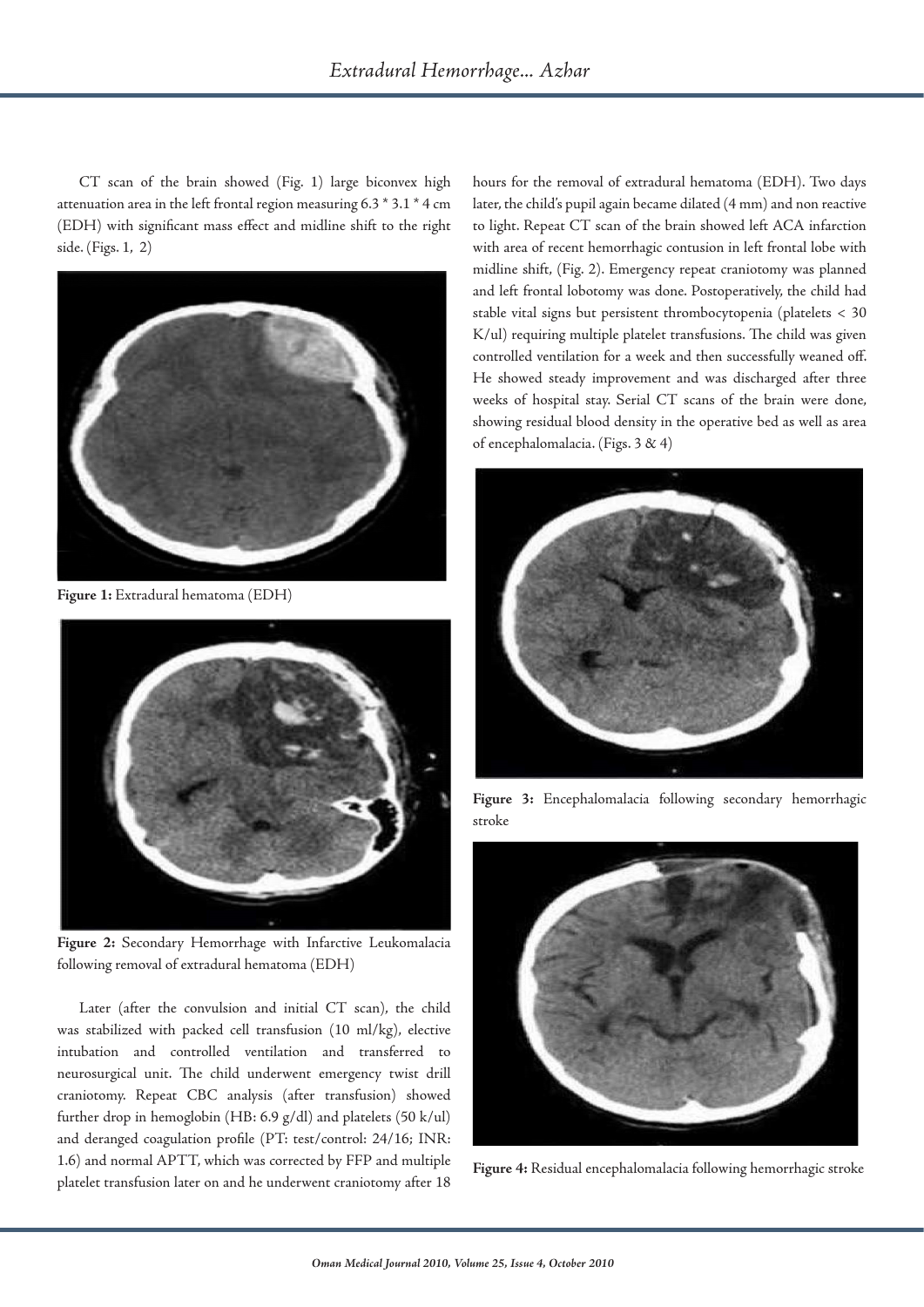At discharge, the child was fully conscious, obeying simple commands, tolerating oral feeds along with left sided visual impairment and left sided hemiparesis. The child was under regular follow up for neurology, physiotherapy, hematology clinic and has been placed on regular exchange transfusion for secondary prevention of stroke. In 18 months of follow-up, on a regular monthly exchange transfusion program since his stroke, he showed good response to rehabilitation services. He still has left sided hemi paresis but strength has improved and he can walk with support, vision in his left eye is still impaired. No new neurological events have occurred. His parents were counseled about the risk of hemorrhagic stroke in the other siblings. Unfortunately, we do not have magnetic resonance facilities for screening angiography.

#### **Discussion**

The Cooperative Study of Sickle Cell Disease (CSSCD) defined stroke as an acute neurologic syndrome due to vascular occlusion or hemorrhage in which neurologic symptoms lasting for more than 24 hours.<sup>9</sup> Overall, the prevalence of stroke in all forms of SCD was 4%. The cumulative risk of first stroke in SCD-SS was 11% by 20 years. This stroke risk is enormously higher than the combined incidence of hemorrhagic and ischemic stroke in general sample of American children from 14 years of age, which is reported as 3.3/100,000/year. Cerebrovascular stroke is one of the known but serious and devastating complications of Sickle cell disease (SCD), mainly ischemic.<sup>1,2</sup> Primary hemorrhagic stroke is one of the most devastating complication of SCD and has a reported mortality of 24-65%.<sup>1,2</sup> Infarctive strokes are relatively more common in children than adults, while the reverse is true for hemorrhagic stroke. In CSSCD report, 5 (9.6%) of 52 first strokes in SCD-SS patients less than 20 years were hemorrhagic, while 14 (52%) of 27 first stroke in those over 20 years of age were hemorrhagic.<sup>1</sup> Our patient was SCD-SD and there were too few subjects with SCD-SD in the CSSCD to have statistical meaning. In children with SCD, subarachnoid and intraventricular hemorrhages are responsible for more than half of hemorrhagic strokes compared with about a third in the general pediatric population.9 Extradural hemorrhage as a manifestation of stroke is extremely rare and uncommon.

Case series of extradural hemorrhage almost exclusively demonstrate trauma, sinus infection or arterio-vascular malformations as the etiology.1,3,4,10 The only previous report of extradural hemorrhages in sickle cell were from a French group.<sup>6</sup> There are many proposed risk factors for hemorrhagic stroke. The Cooperative Study of Sickle Cell Disease identified three significant risk factors for first hemorrhagic stroke; older age, low steady state hemoglobin concentration and high steady state leukocyte count.<sup>1</sup>

s Other proposed risk factors include previous ischemic stroke, moyamoya lesions, cerebral aneurysms, acute chest syndrome (ACS), acute hypertension, hyper-transfusion, 7-9,11,12 and antecedent treatment with steroids. In the reported case, the child high leukocyte count and hypertension was detected but difficult to comment whether it was the cause or the effect, moreover the patient had a couple of transfusions but was not on hyper transfusion regimen and his steady state hemoglobin was high (8-9 g/dl). The mild derangement of coagulation profile is an accompanying feature of SCD. However, the reason for mild progressive thrombocytopenia (platelet count 133 k/ul on admission) was unclear, but could be an effect of Hydroxyurea? But why did the child have extradural bleed as a manifestation, especially in left frontal lobe and why he did he have another hemorrhagic intraparenchymal bleed immediately after first stroke? This could be related to hemorrhagic complications related with SCD or Hydroxyurea or cerebral microaneurysm formation associated with Sickle Cell Disease. We can also speculate that the second intraparenchymal stroke in this case was related to vasomotor instability due to nitric oxides scavenging by free hemoglobin, as seen after subarachnoid hemorrhages.<sup>10,13</sup> However, it is difficult to implement preventive measures or screening because no structural etiology was found for this extradural hemorrhage. We may speculate that the occurrence of hemorrhagic stroke in both this child and his father in consanguineous kindred suggests a possible inherited risk factor, perhaps a mutation that accentuates the "elastorrhexis" of the vascular wall seen in hemoglobinopathies.<sup>14</sup> But genetic studies would be greatly aided by report in other relatives.15

#### **Conclusion**

In summary, this is an unusual case of extradural hemorrhagic stroke (non traumatic) in a child with sickle cell disease SD, part of a consanguineous kindred with a father with SCD-SD who had fatal hemorrhagic stroke. The child survived after extensive supportive care, including prompt neurosurgical and hematological interventions, and was making progress in rehabilitation 18 months later. Reports of similar cases may provide new insights on the etiologies of hemorrhagic stroke in SCD. Hemorrhagic stroke is among the emerging challenges in SCD care, because screening and preventive transfusions are reducing ischemic stroke, therefore, more attention should be directed towards the nuance of hemorrhagic stroke.

## **Acknowledgements**

Particular thanks to Prof Olufemi Jaiyesimi and Dr Lewis Hsu for review and valuable suggestions.